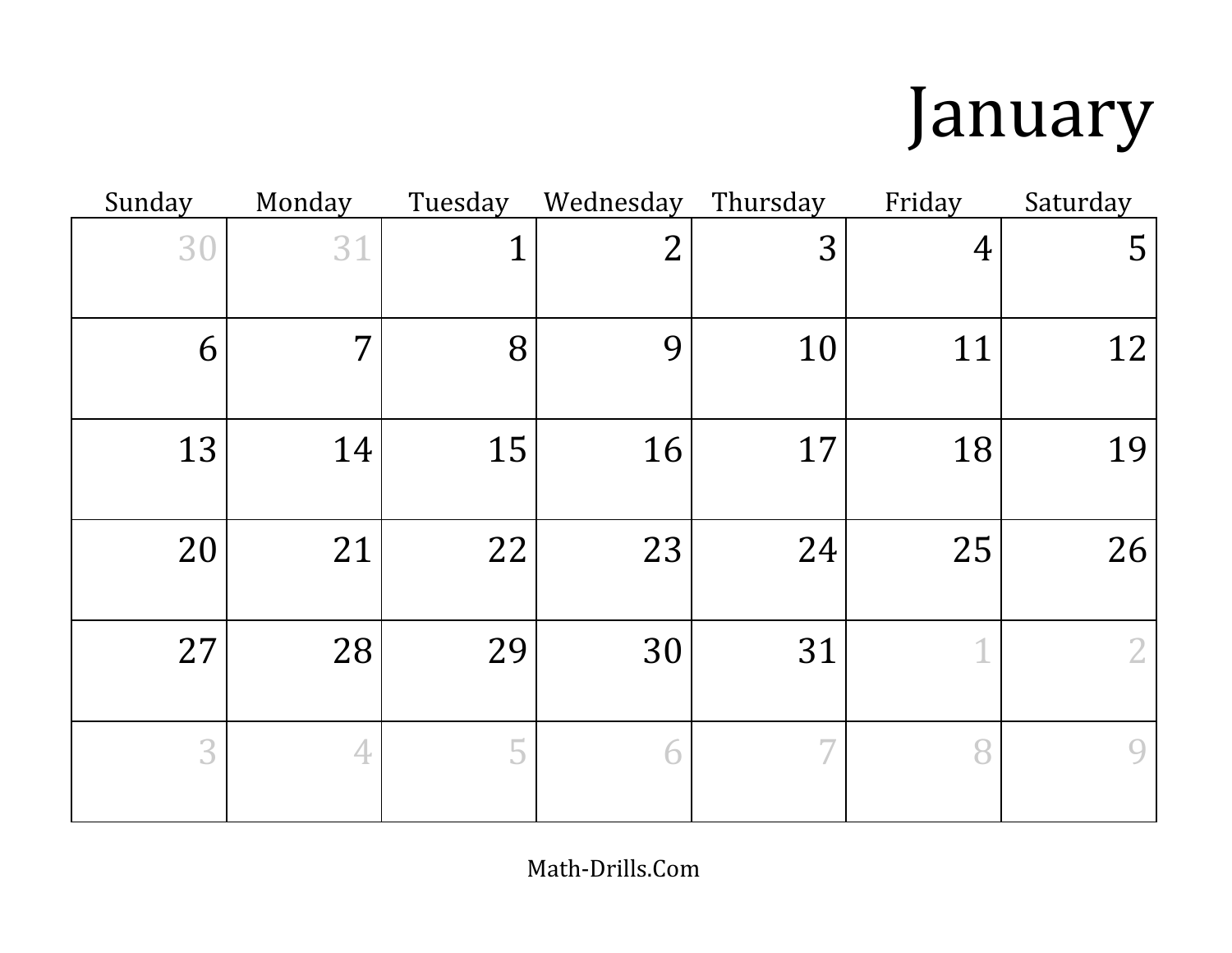# February

| Sunday         | Monday         | Tuesday | Wednesday | Thursday | Friday | Saturday       |
|----------------|----------------|---------|-----------|----------|--------|----------------|
| 27             | 28             | 29      | 30        | 31       |        | $\overline{2}$ |
| 3              | $\overline{4}$ | 5       | 6         | 7        | 8      | 9              |
| 10             | 11             | 12      | 13        | 14       | 15     | 16             |
| 17             | 18             | 19      | 20        | 21       | 22     | 23             |
| 24             | 25             | 26      | 27        | 28       | 29     | 1              |
| $\overline{2}$ | 3              | 4       | 5         | 6        |        | 8              |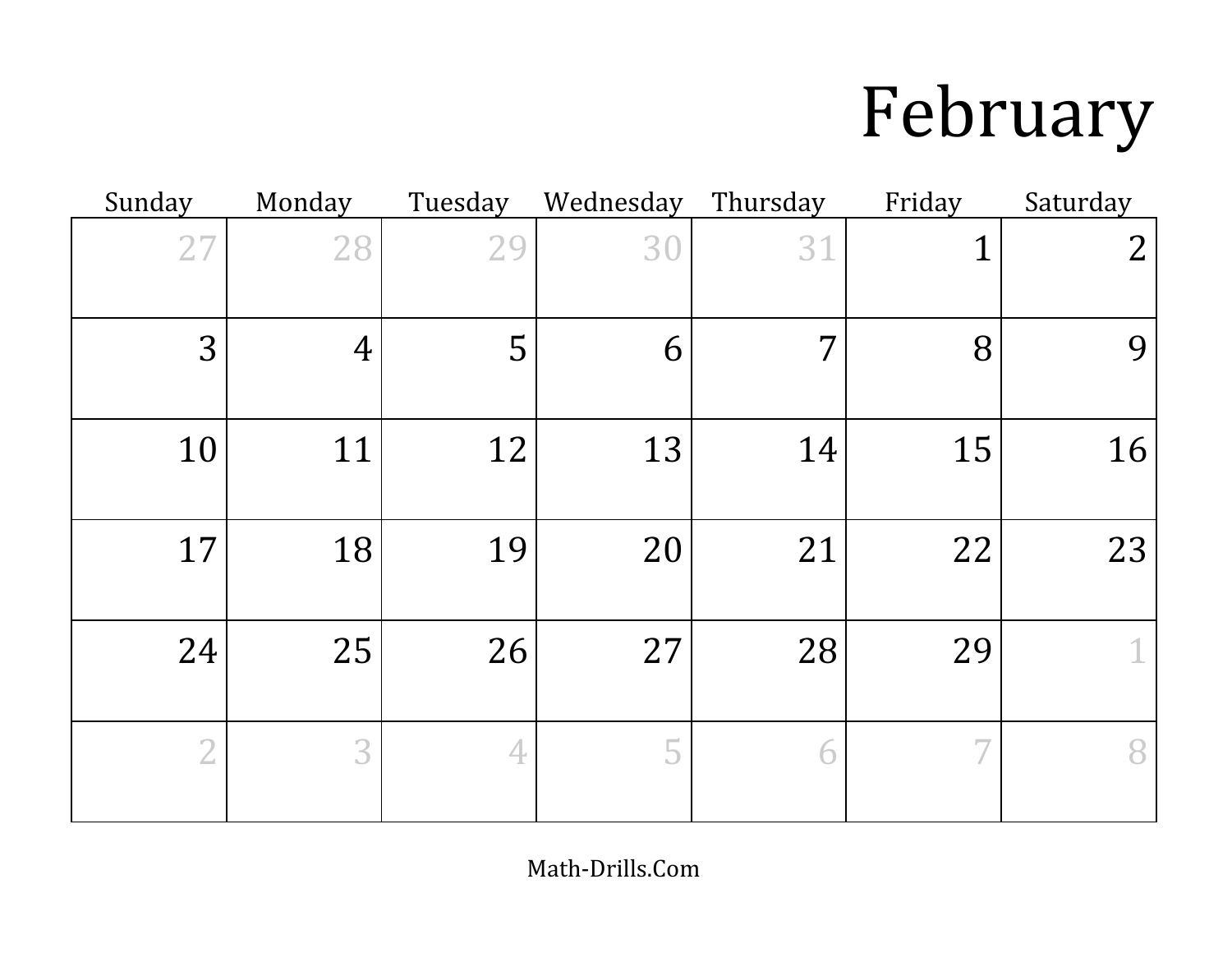## March

| Sunday         | Monday | Tuesday        | Wednesday      | Thursday | Friday         | Saturday |
|----------------|--------|----------------|----------------|----------|----------------|----------|
| 24             | 25     | 26             | 2 <sub>7</sub> | 28       | 29             | 1        |
| $\overline{2}$ | 3      | $\overline{4}$ | 5              | 6        | 7              | 8        |
| 9              | 10     | 11             | 12             | 13       | 14             | 15       |
| 16             | 17     | 18             | 19             | 20       | 21             | 22       |
| 23             | 24     | 25             | 26             | 27       | 28             | 29       |
| 30             | 31     | $\mathbf 1$    | $\overline{2}$ | 3        | $\overline{4}$ | 5        |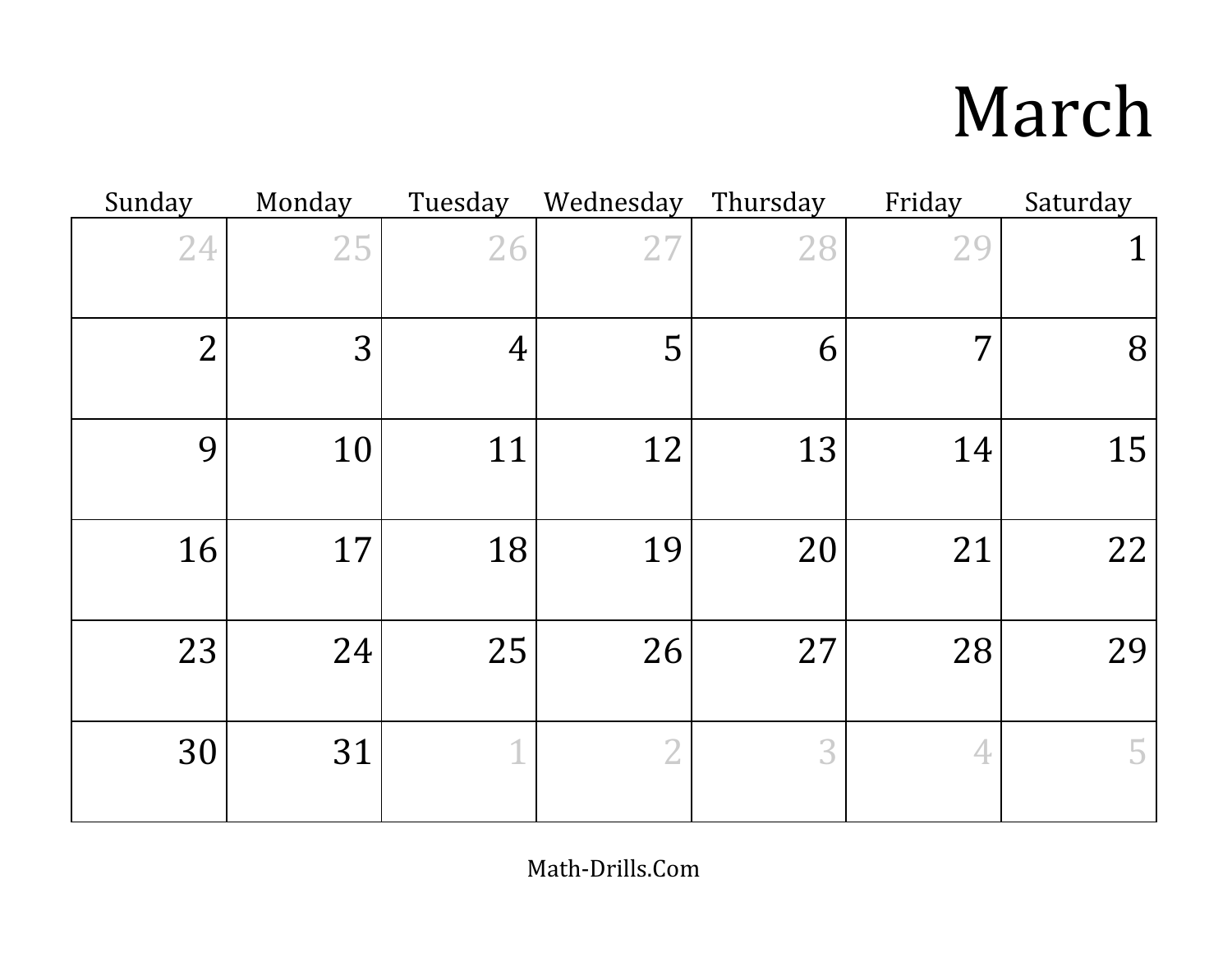# April

| Sunday | Monday | Tuesday     | Wednesday      | Thursday | Friday         | Saturday |
|--------|--------|-------------|----------------|----------|----------------|----------|
| 30     | 31     | $\mathbf 1$ | $\overline{2}$ | 3        | $\overline{4}$ | 5        |
| 6      | 7      | 8           | 9              | 10       | 11             | 12       |
| 13     | 14     | 15          | 16             | 17       | 18             | 19       |
| 20     | 21     | 22          | 23             | 24       | 25             | 26       |
| 27     | 28     | 29          | 30             | 1        |                | 3        |
| 4      | 5      | 6           |                | 8        | 9              | 10       |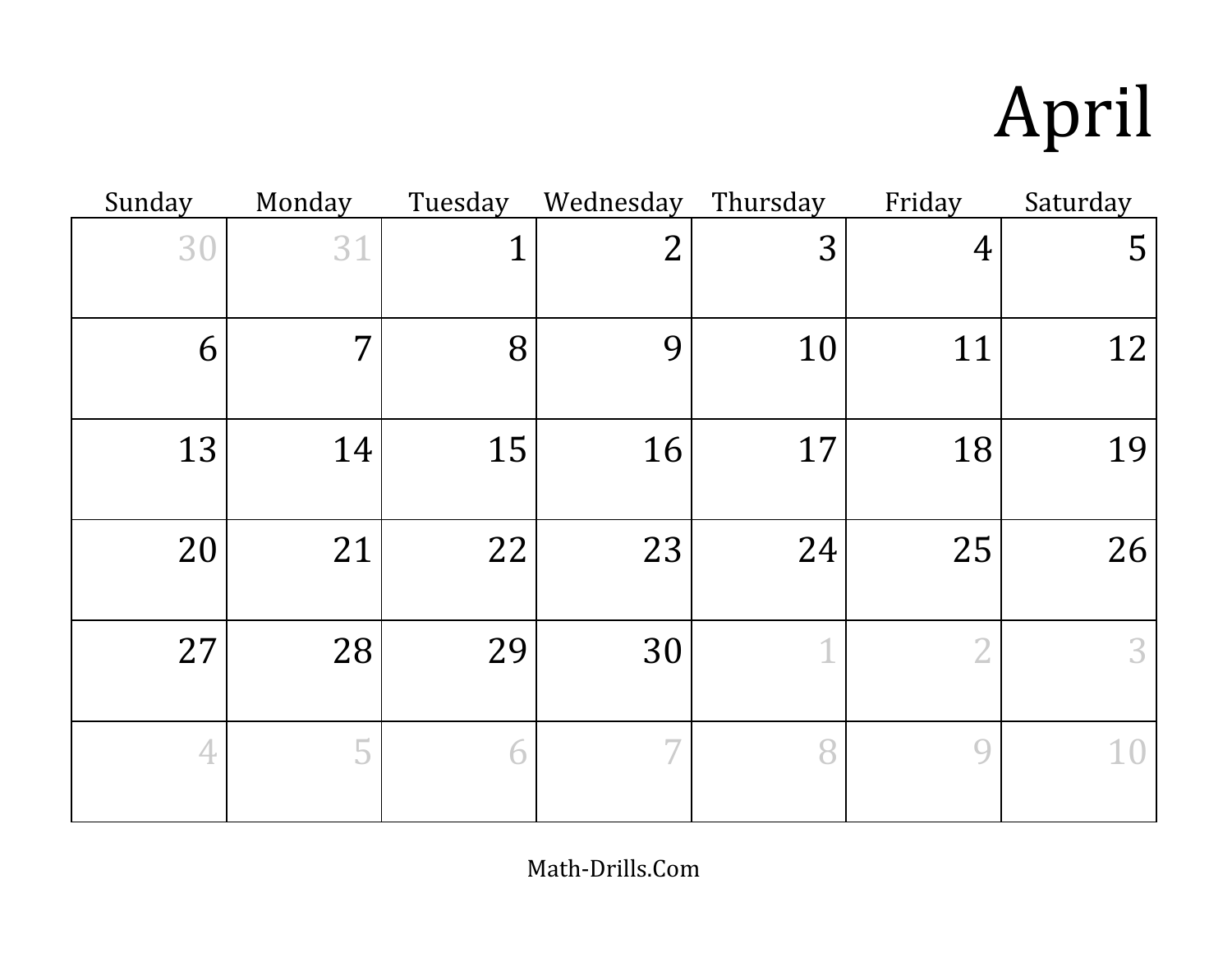# May

| Sunday         | Monday         | Tuesday | Wednesday | Thursday    | Friday         | Saturday |
|----------------|----------------|---------|-----------|-------------|----------------|----------|
| 27             | 28             | 29      | 30        | $\mathbf 1$ | $\overline{2}$ | 3        |
| $\overline{4}$ | 5              | 6       | 7         | 8           | 9              | 10       |
| 11             | 12             | 13      | 14        | 15          | 16             | 17       |
| 18             | 19             | 20      | 21        | 22          | 23             | 24       |
| 25             | 26             | 27      | 28        | 29          | 30             | 31       |
| 1              | $\overline{2}$ | 3       | 4         | 5           | 6              |          |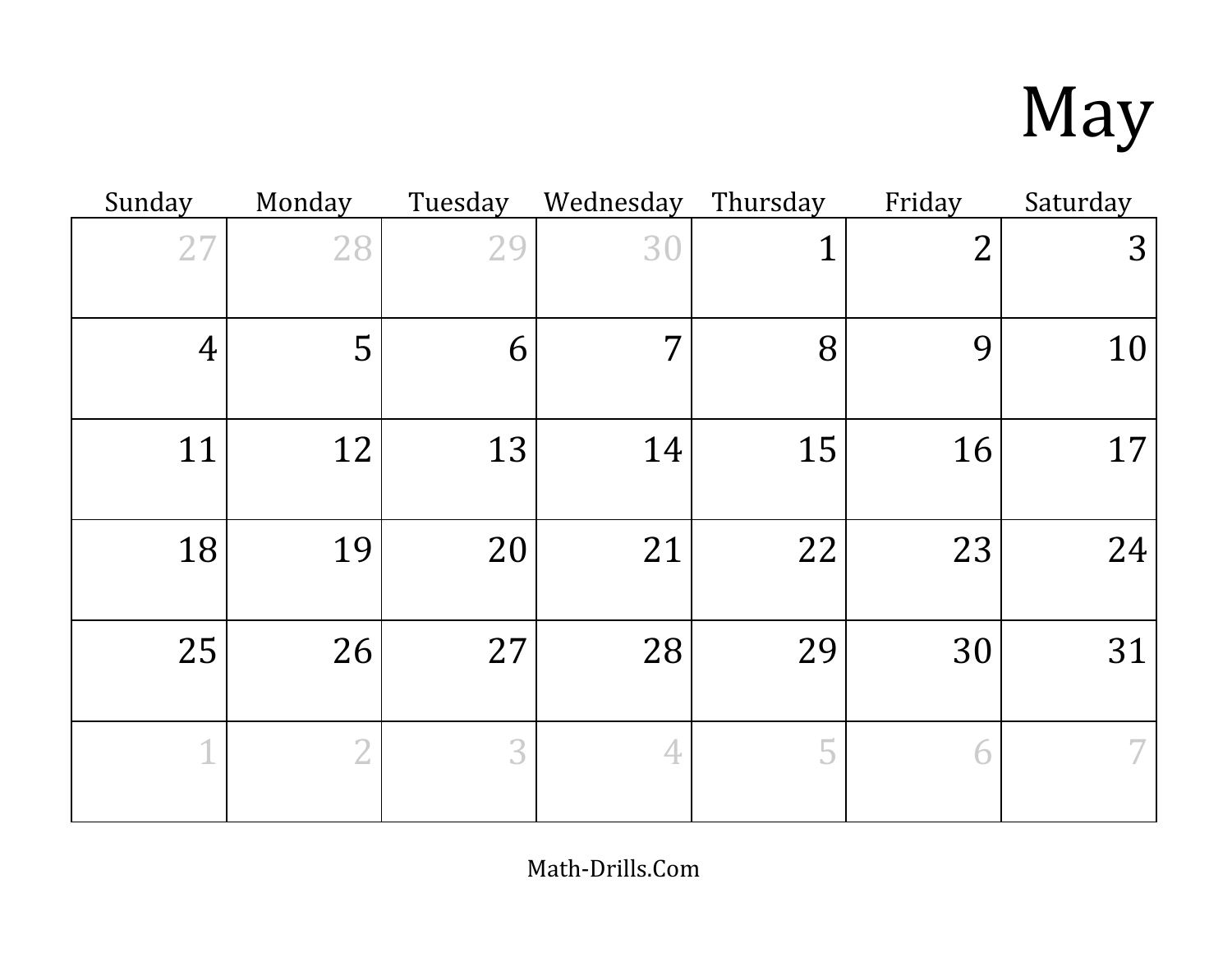## June

| Sunday | Monday         | Tuesday | Wednesday | Thursday | Friday | Saturday |
|--------|----------------|---------|-----------|----------|--------|----------|
| 1      | $\overline{2}$ | 3       | 4         | 5        | 6      | $7\,$    |
| 8      | 9              | 10      | 11        | 12       | 13     | 14       |
| 15     | 16             | 17      | 18        | 19       | 20     | 21       |
| 22     | 23             | 24      | 25        | 26       | 27     | 28       |
| 29     | 30             | 1       | $\bigcap$ | 3        | 4      | 5.       |
| 6      | 7              |         | $\Omega$  | 10       | 11     | 12       |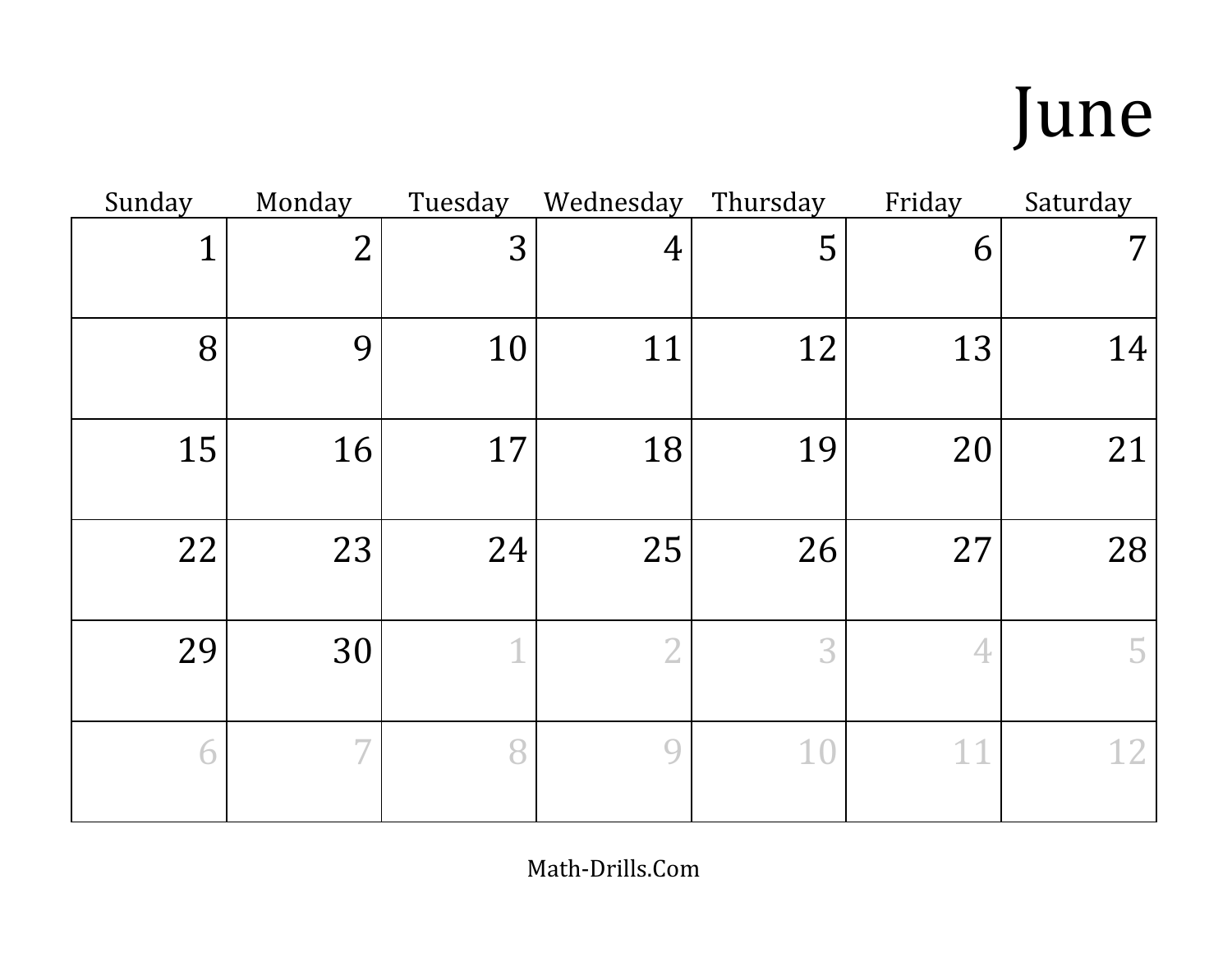# July

| Sunday | Monday | Tuesday     | Wednesday      | Thursday | Friday         | Saturday       |
|--------|--------|-------------|----------------|----------|----------------|----------------|
| 29     | 30     | $\mathbf 1$ | $\overline{2}$ | 3        | $\overline{4}$ | 5              |
| 6      | 7      | 8           | 9              | 10       | 11             | 12             |
| 13     | 14     | 15          | 16             | 17       | 18             | 19             |
| 20     | 21     | 22          | 23             | 24       | 25             | 26             |
| 27     | 28     | 29          | 30             | 31       | 1              | $\overline{2}$ |
| 3      | 4      | 5           |                | 7        | 8              | 9              |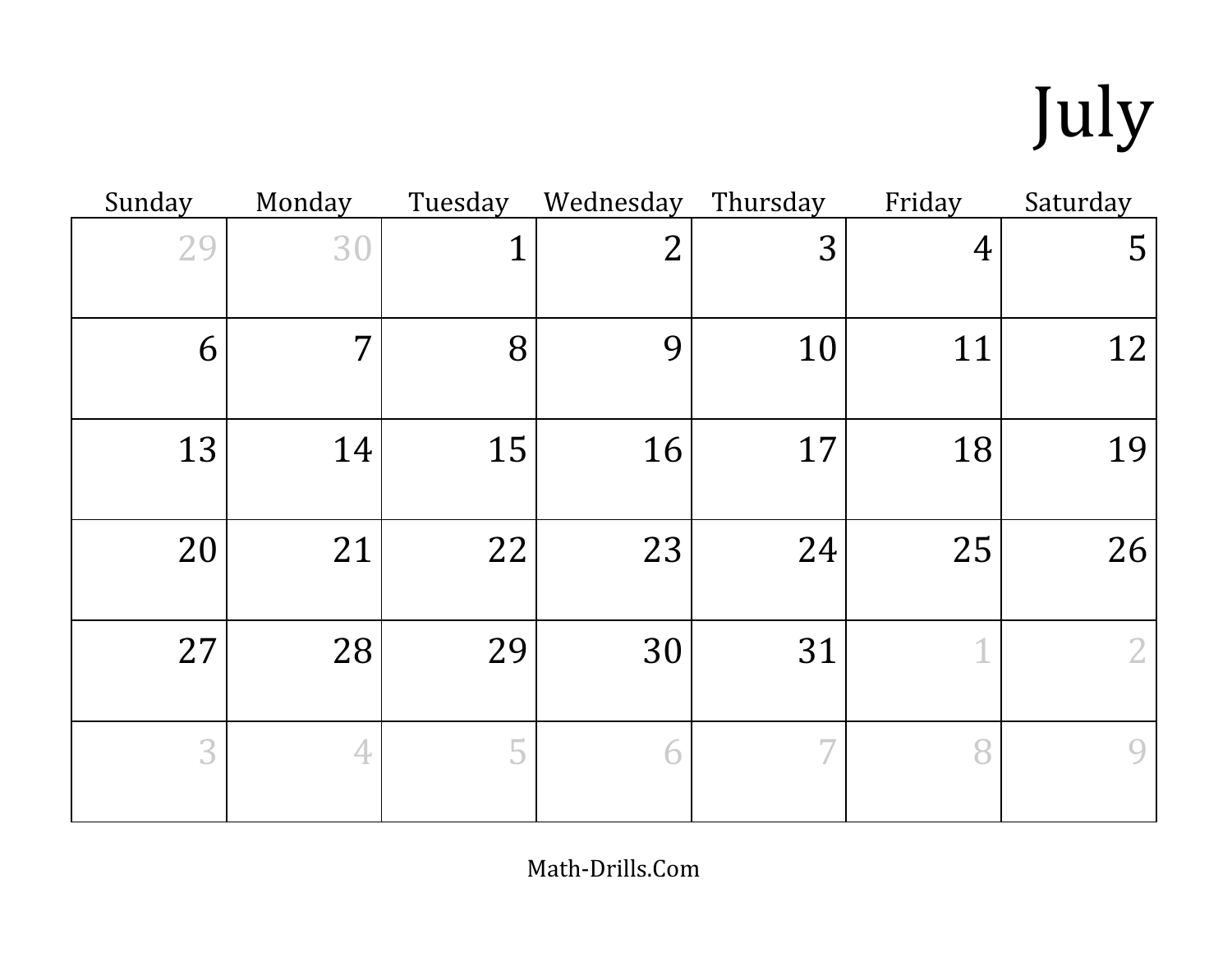## August

| Sunday | Monday         | Tuesday        | Wednesday | Thursday | Friday | Saturday       |
|--------|----------------|----------------|-----------|----------|--------|----------------|
| 27     | 28             | 29             | 30        | 31       | 1      | $\overline{2}$ |
| 3      | $\overline{4}$ | 5              | 6         | 7        | 8      | 9              |
| 10     | 11             | 12             | 13        | 14       | 15     | 16             |
| 17     | 18             | 19             | 20        | 21       | 22     | 23             |
| 24     | 25             | 26             | 27        | 28       | 29     | 30             |
| 31     | $\overline{1}$ | $\overline{2}$ | 3         | 4        | 5      | 6              |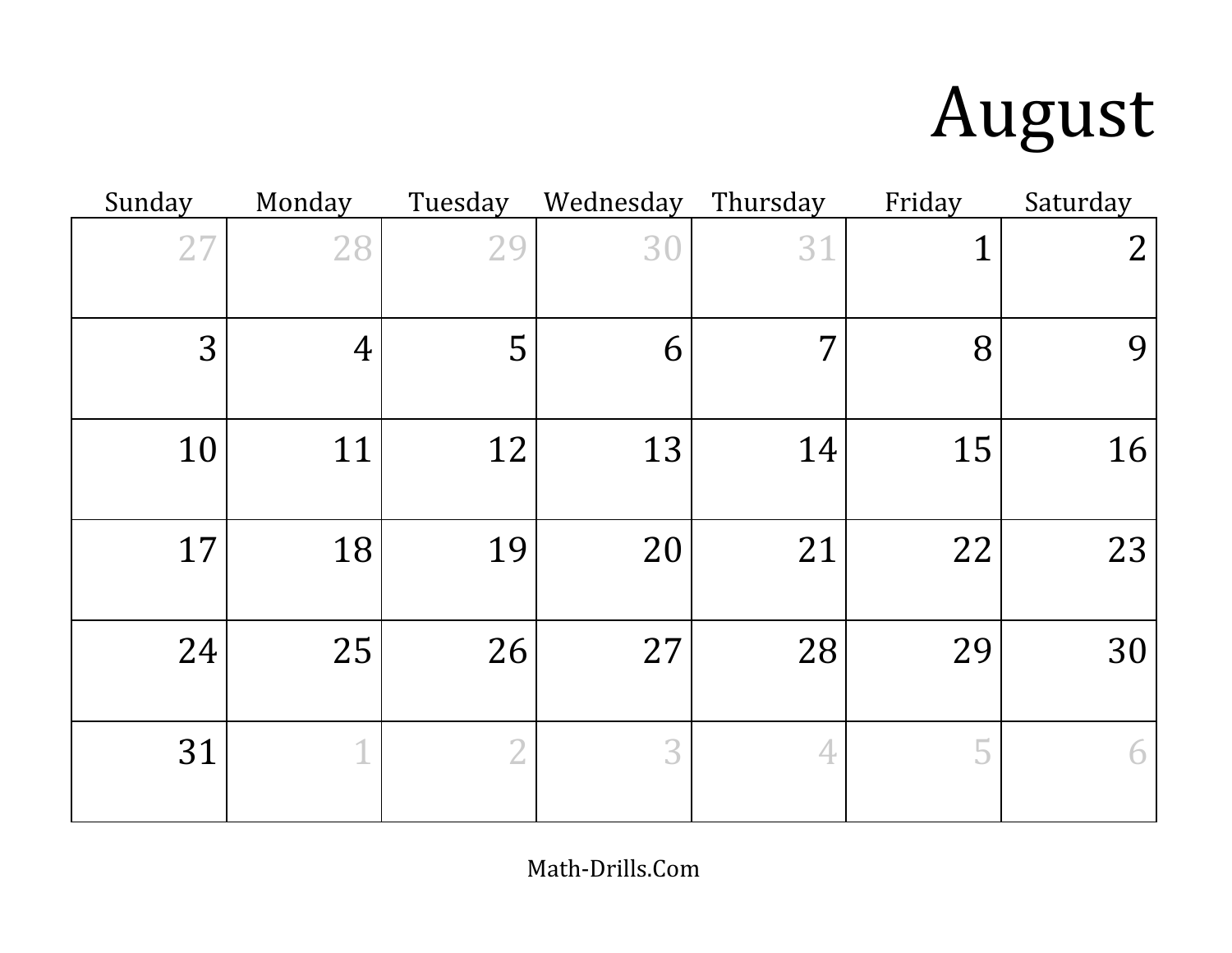### September

| Sunday | Monday      | Tuesday                  | Wednesday | Thursday       | Friday | Saturday |
|--------|-------------|--------------------------|-----------|----------------|--------|----------|
| 31     | $\mathbf 1$ | $\overline{2}$           | 3         | $\overline{4}$ | 5      | 6        |
| 7      | 8           | 9                        | 10        | 11             | 12     | 13       |
| 14     | 15          | 16                       | 17        | 18             | 19     | 20       |
| 21     | 22          | 23                       | 24        | 25             | 26     | 27       |
| 28     | 29          | 30                       |           | $\overline{2}$ | 3      | 4        |
| 5      | 6           | $\overline{\phantom{a}}$ | 8         | 9              | 10     | 11       |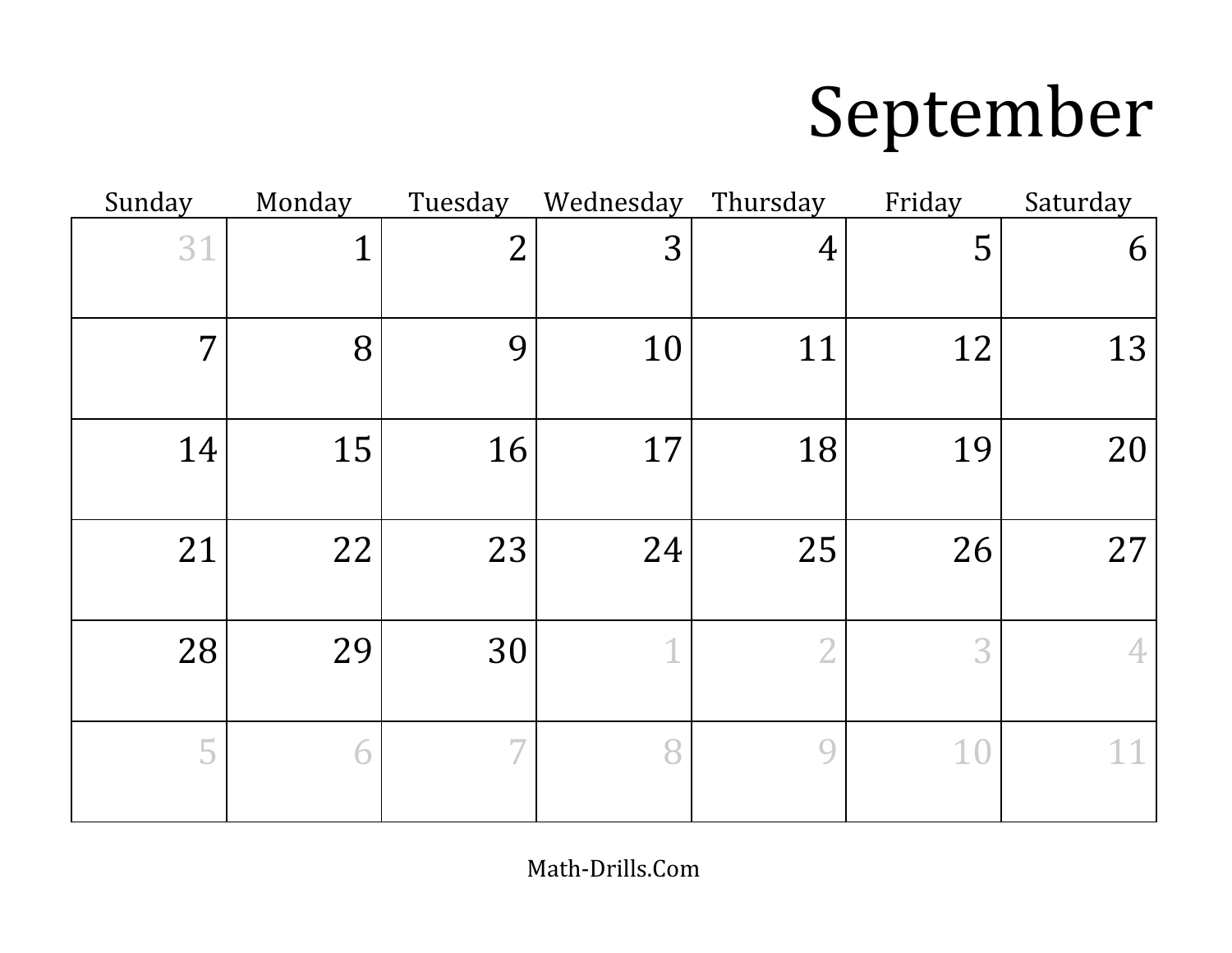#### October

| Sunday         | Monday | Tuesday | Wednesday | Thursday       | Friday | Saturday       |
|----------------|--------|---------|-----------|----------------|--------|----------------|
| 28             | 29     | 30      | 1         | $\overline{2}$ | 3      | $\overline{4}$ |
| 5              | 6      | 7       | 8         | 9              | 10     | 11             |
| 12             | 13     | 14      | 15        | 16             | 17     | 18             |
| 19             | 20     | 21      | 22        | 23             | 24     | 25             |
| 26             | 27     | 28      | 29        | 30             | 31     | 1              |
| $\overline{2}$ | 3      | 4       | 5         | 6              |        | 8              |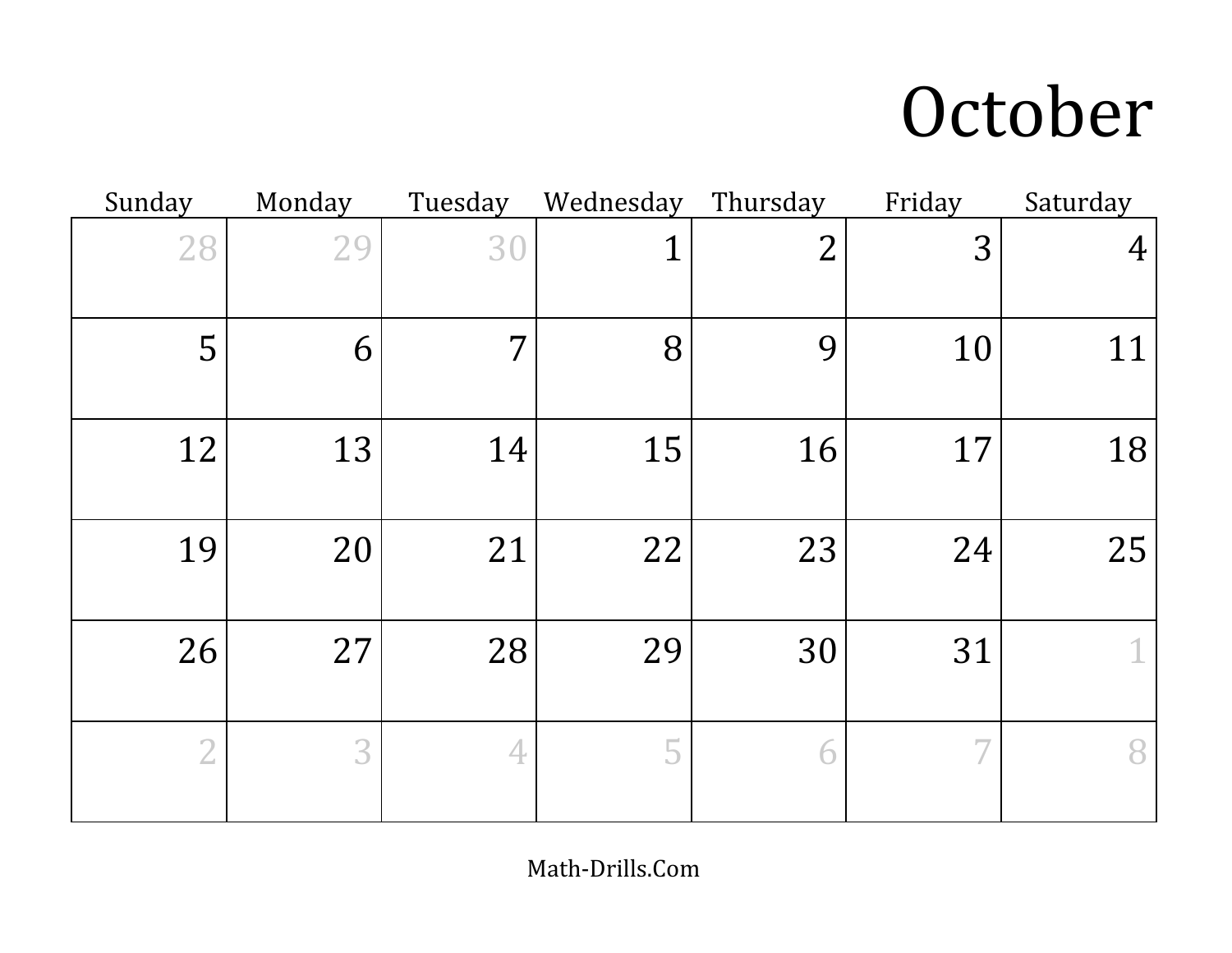### November

| Sunday         | Monday | Tuesday        | Wednesday      | Thursday | Friday | Saturday |
|----------------|--------|----------------|----------------|----------|--------|----------|
| 26             | 27     | 28             | 2 <sub>9</sub> | 30       | 31     | 1        |
| $\overline{2}$ | 3      | $\overline{4}$ | 5              | 6        | 7      | 8        |
| 9              | 10     | 11             | 12             | 13       | 14     | 15       |
| 16             | 17     | 18             | 19             | 20       | 21     | 22       |
| 23             | 24     | 25             | 26             | 27       | 28     | 29       |
| 30             | 1      | $\overline{2}$ | 3              | 4        | 5      | 6        |